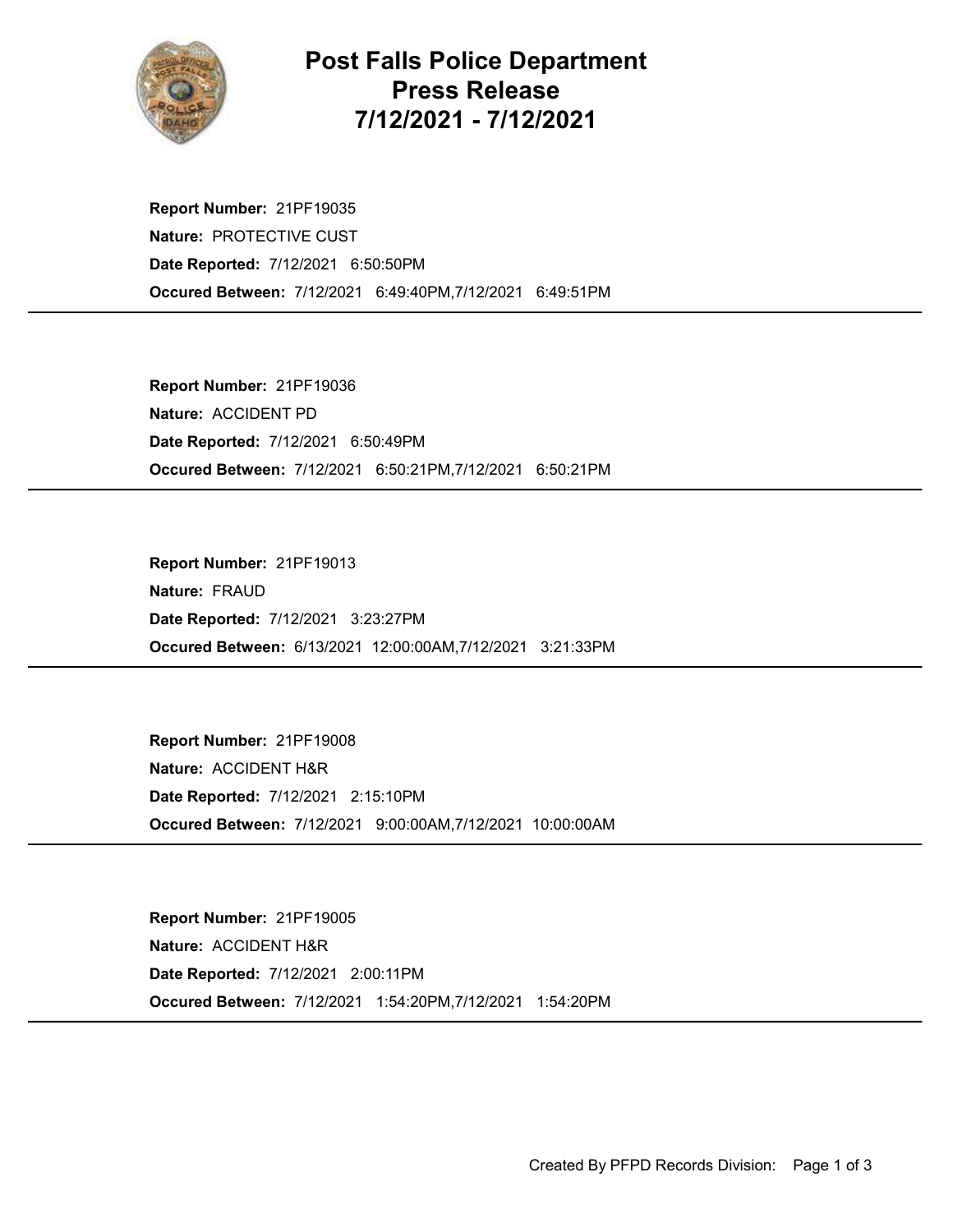Occured Between: 7/12/2021 1:20:30PM,7/12/2021 1:20:30PM Report Number: 21PF18998 Nature: ABANDONED VEHIC Date Reported: 7/12/2021 1:24:10PM

Occured Between: 7/12/2021 1:10:36PM,7/12/2021 1:10:36PM Report Number: 21PF18997 Nature: THREATENING Date Reported: 7/12/2021 1:14:46PM

Occured Between: 7/12/2021 11:13:41AM,7/12/2021 11:13:41AM Report Number: 21PF18971 Nature: FOUND PROPERTY Date Reported: 7/12/2021 11:13:55AM

Occured Between: 6/1/2021 12:00:00AM,7/12/2021 9:57:46AM Report Number: 21PF18962 Nature: FRAUD Date Reported: 7/12/2021 10:00:38AM

Occured Between: 7/12/2021 8:51:54AM,7/12/2021 8:51:54AM Report Number: 21PF18948 Nature: THEFT Date Reported: 7/12/2021 8:53:30AM

Occured Between: 7/12/2021 8:51:49AM,7/12/2021 8:51:49AM Report Number: 21PF18949 Nature: FOUND PROPERTY Date Reported: 7/12/2021 8:52:29AM